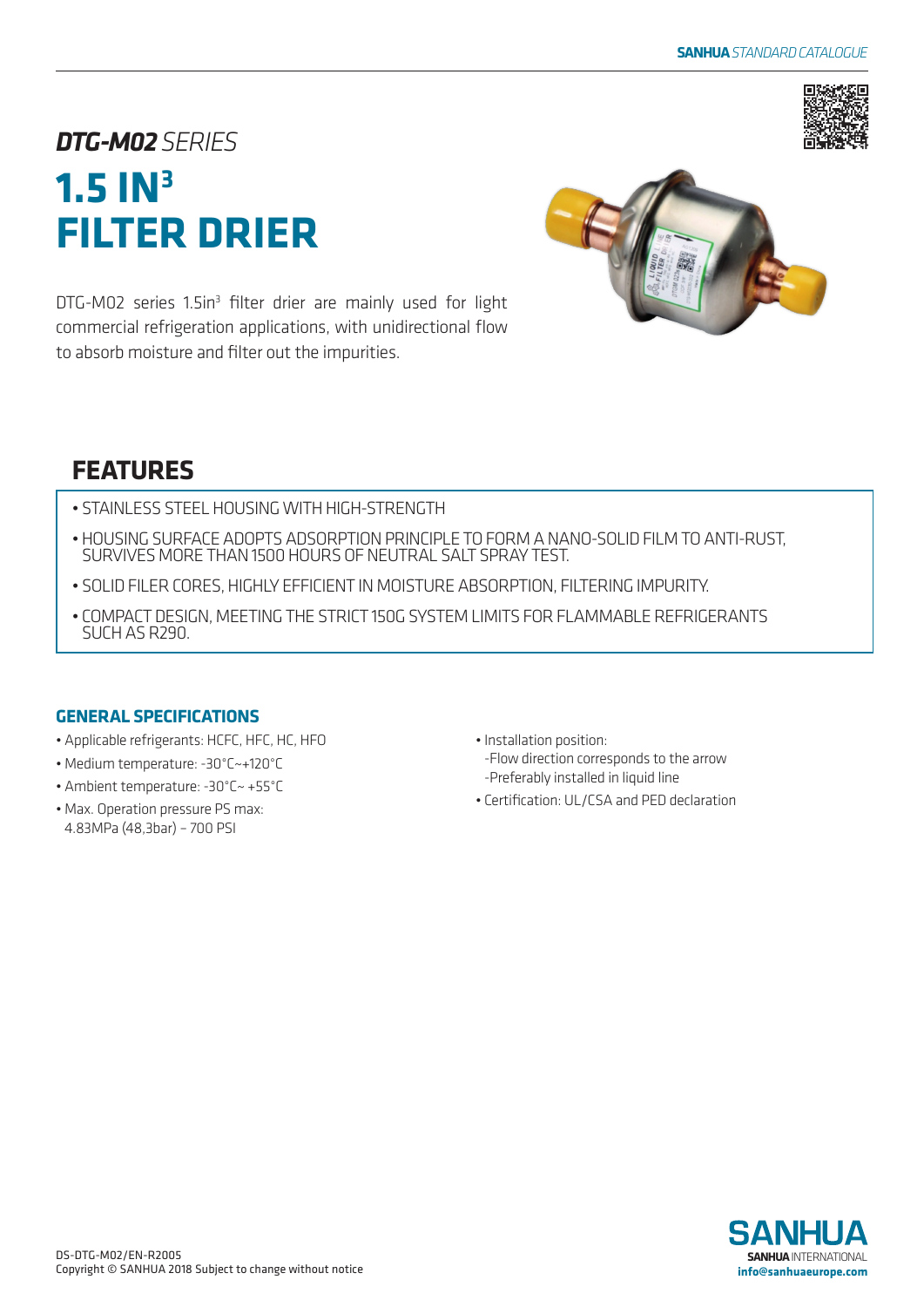### **1.5 IN3 FILTER DRIER**



### *Model Designation Legend*

|                | <b>Product Code</b>       | <b>Filter Drier Series</b>                            |                    |  |  |  |  |  |  |
|----------------|---------------------------|-------------------------------------------------------|--------------------|--|--|--|--|--|--|
| 1              | <b>DTG</b>                | Indicates unidirectional filter drier                 |                    |  |  |  |  |  |  |
|                | <b>Filter Core</b>        | <b>Structure and Material</b>                         |                    |  |  |  |  |  |  |
| $\overline{2}$ | M                         | Solid core, 100%3Å desiccant, stainless steel housing |                    |  |  |  |  |  |  |
| 3              | <b>Filter core volume</b> | $[$ inch <sup>3</sup> $]$                             | [cm <sup>3</sup> ] |  |  |  |  |  |  |
|                | 02                        | 1.5                                                   | 25                 |  |  |  |  |  |  |
|                | <b>Connection Size</b>    | Pos. 5 shows "0": Solder [inch]                       |                    |  |  |  |  |  |  |
| 4              | 02                        | 1/4                                                   |                    |  |  |  |  |  |  |
|                | 03                        | 3/8                                                   |                    |  |  |  |  |  |  |
|                | 04                        | 1/2                                                   |                    |  |  |  |  |  |  |
|                | <b>Connection Size</b>    | Pos. 5 shows "1": Solder [mm]                         |                    |  |  |  |  |  |  |
| 4              | 06                        | 6                                                     |                    |  |  |  |  |  |  |
|                | 10                        | 10                                                    |                    |  |  |  |  |  |  |
|                | 12                        | 12                                                    |                    |  |  |  |  |  |  |
|                | <b>Pipe Connection</b>    |                                                       | <b>Type</b>        |  |  |  |  |  |  |
| 5              | $\Omega$                  | Solder with inch connections                          |                    |  |  |  |  |  |  |
|                | $1*$                      | Solder with metric connections                        |                    |  |  |  |  |  |  |
| 6              | <b>Version Number</b>     |                                                       | <b>Description</b> |  |  |  |  |  |  |
|                | 901                       | Series number                                         |                    |  |  |  |  |  |  |

#### **MODEL DESIGNATION EXAMPLE**

| <b>Position Number</b> |                |                |                |                |     | <b>According to Model Designation Legend</b>                      |  |  |  |  |
|------------------------|----------------|----------------|----------------|----------------|-----|-------------------------------------------------------------------|--|--|--|--|
|                        | $\overline{2}$ | 3              | 4              | 5              | 6   |                                                                   |  |  |  |  |
| <b>DTG</b>             | M              | 02             | 02             | 0              | 901 | Unidirectional filter drier                                       |  |  |  |  |
| <b>DTG</b>             | M              | 0 <sub>2</sub> | 0 <sub>2</sub> | $\mathbf{0}$   | 901 | Solid filter core with 100% 3Å desiccant, stainless steel housing |  |  |  |  |
| <b>DTG</b>             | M              | 02             | 02             | 0              | 901 | $1.5$ inch <sup>3</sup> filter core volume                        |  |  |  |  |
| <b>DTG</b>             | M              | 0 <sub>2</sub> | 02             | $\overline{0}$ | 901 | When Pos. 5 is "0": connection size 1/4" inch                     |  |  |  |  |
| <b>DTG</b>             | M              | 0 <sub>2</sub> | 02             | 0              | 901 | Solder connection inch                                            |  |  |  |  |
| <b>DTG</b>             | M              | 02             | 02             | $\mathbf 0$    | 901 | Series number                                                     |  |  |  |  |

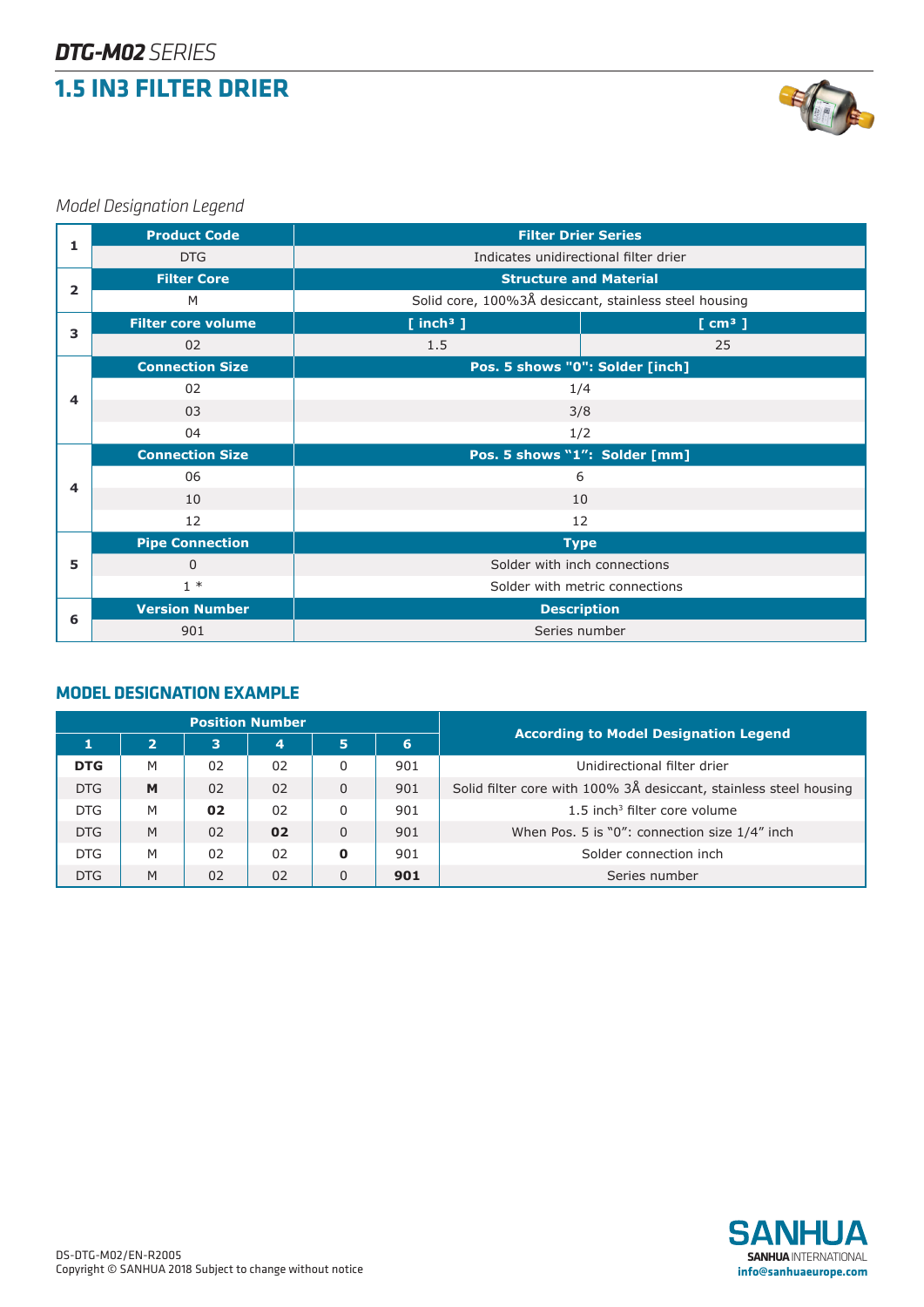### **1.5 IN3 FILTER DRIER**



### **GENERAL CHARACTERISTICS**



|               |                | Part number ' |            | <b>Solder</b> | <b>Dimensions &amp; Weight</b> |      |              |        |                        |  |
|---------------|----------------|---------------|------------|---------------|--------------------------------|------|--------------|--------|------------------------|--|
| <b>Filter</b> | <b>Model</b>   | (Industrial   | connection |               | ØD                             | B    | $\mathbf{A}$ | Weight | <b>PED</b><br>Category |  |
|               |                | $pack)^{1)}$  | [inch]     | [mm]          | $\lceil$ mm $\rceil$           | [mm] | [mm]         | [g]    |                        |  |
| DTGM022s      | DTG-M02020-901 | 10230041401   | 1/4        |               | 42                             | 45   | 77           | 95     | Art. 4.3               |  |
| DTGM023s      | DTG-M02030-901 | 10230039601   | 3/8        |               | 42                             | 45   | 77           | 95     | Art. 4.3               |  |
| DTGM024s      | DTG-M02040-901 | 10230041501   | 1/2        |               | 42                             | 45   | 83           | 95     | Art. 4.3               |  |

**Note:** 1) Please contact Sanhua representative regarding availability and exact item number. Products can be supplied in industrial boxes only.

#### **SELECTION TABLE**

|              | Capacity <sup>1)</sup> $\lceil$ kW $\rceil$ |              |             |                     |              | <b>Moisture Absorption (gram H.O)</b> |                  |                              |                  |                                     |                  |                 |                  |
|--------------|---------------------------------------------|--------------|-------------|---------------------|--------------|---------------------------------------|------------------|------------------------------|------------------|-------------------------------------|------------------|-----------------|------------------|
|              |                                             | <b>R404A</b> | <b>R290</b> | R407C <sup>2)</sup> | <b>R410A</b> | <b>R134a</b>                          |                  | <b>R404A</b><br><b>R507A</b> |                  | R407C <sup>2)</sup><br><b>R410A</b> |                  | <b>R22</b>      |                  |
| <b>Model</b> | <b>R134a</b>                                |              |             |                     |              |                                       |                  |                              |                  |                                     |                  |                 |                  |
|              |                                             | <b>R507A</b> |             |                     |              | 75°F                                  | $125^{\circ}F$   | <b>75°F</b>                  | $125^{\circ}F$   | <b>75°F</b>                         | $125^{\circ}F$   | 75°F            | $125^{\circ}F$   |
|              |                                             |              |             |                     |              | $23.9^{\circ}C$                       | $51.7^{\circ}$ C | $23.9^{\circ}C$              | $51,7^{\circ}$ C | $23,9^{\circ}C$                     | $51.7^{\circ}$ C | $23.9^{\circ}C$ | $51.7^{\circ}$ C |
| DTGM022s     | 2.33                                        | 1.64         | 2.56        | 2.36                | 2.36         | 3.2                                   | 2.8              | 3.5                          | 2.9              | 2.7                                 | 2.5              | 3.0             | 2.2              |
| DTGM023s     | 3.50                                        | 2.46         | 3.85        | 3.54                | 3.54         | 3.2                                   | 2.8              | 3.5                          | 2.9              | 2.7                                 | 2.5              | 3.0             | 2.2              |
| DTGM024s     | 4.67                                        | 3.28         | 5.13        | 4.72                | 4.82         | 3.2                                   | 2.8              | 3.5                          | 2.9              | 2.7                                 | 2.5              | 3.0             | 2.2              |

**Note:** 1) The above data is based on clean system at ideal conditions; with impurities, accumulated in the filter, the capacity may decrease 2) R407C capacity is based on dew point conditions